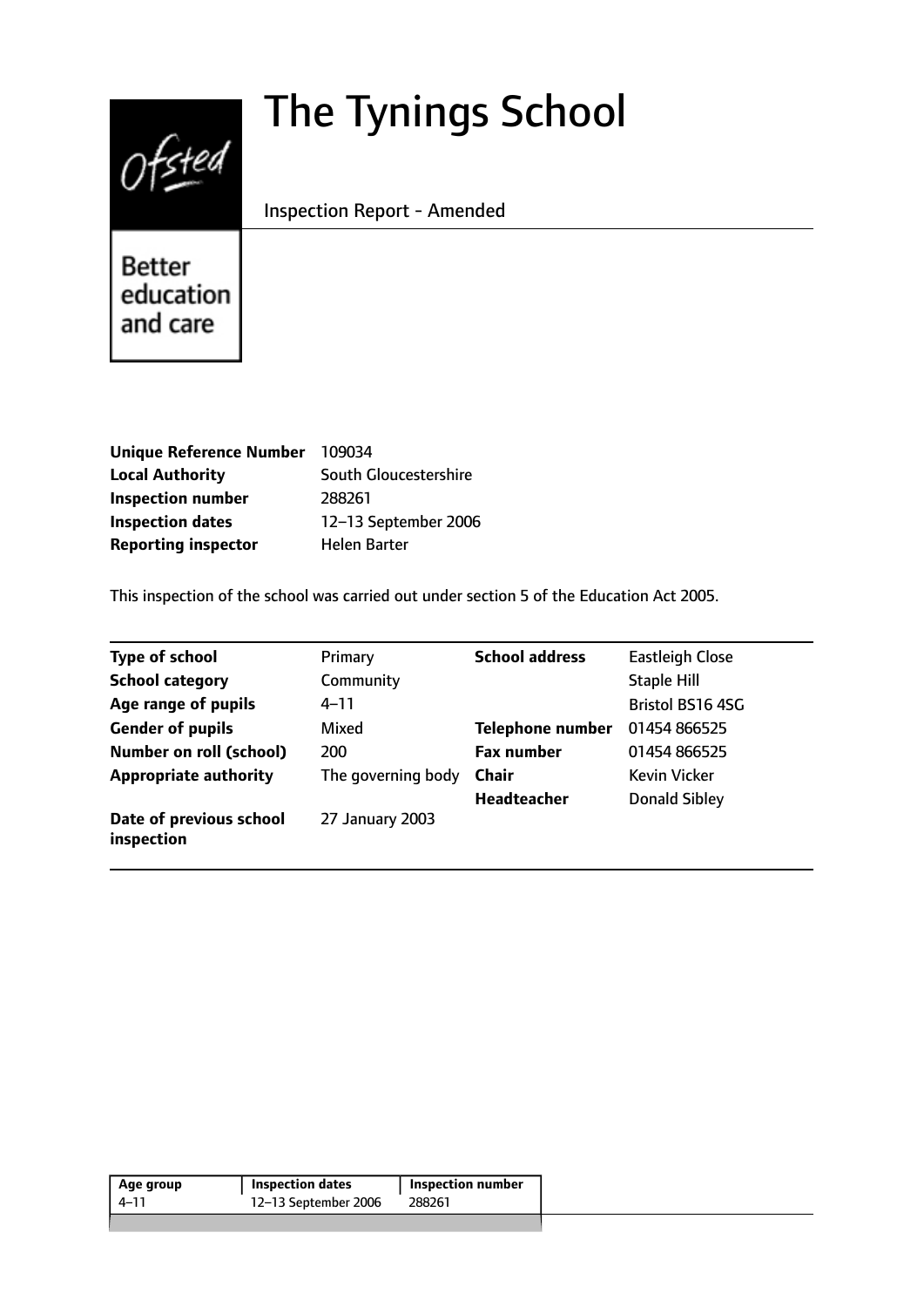# **Amended Report Addendum**

Report updated to resolve formatting inconsistency

<sup>©</sup> Crown copyright 2006

Website: www.ofsted.gov.uk

This document may be reproduced in whole or in part for non-commercial educational purposes, provided that the information quoted is reproduced without adaptation and the source and date of publication are stated.

Further copies of this report are obtainable from the school. Under the Education Act 2005, the school must provide a copy of this report free of charge to certain categories of people. A charge not exceeding the full cost of reproduction may be made for any other copies supplied.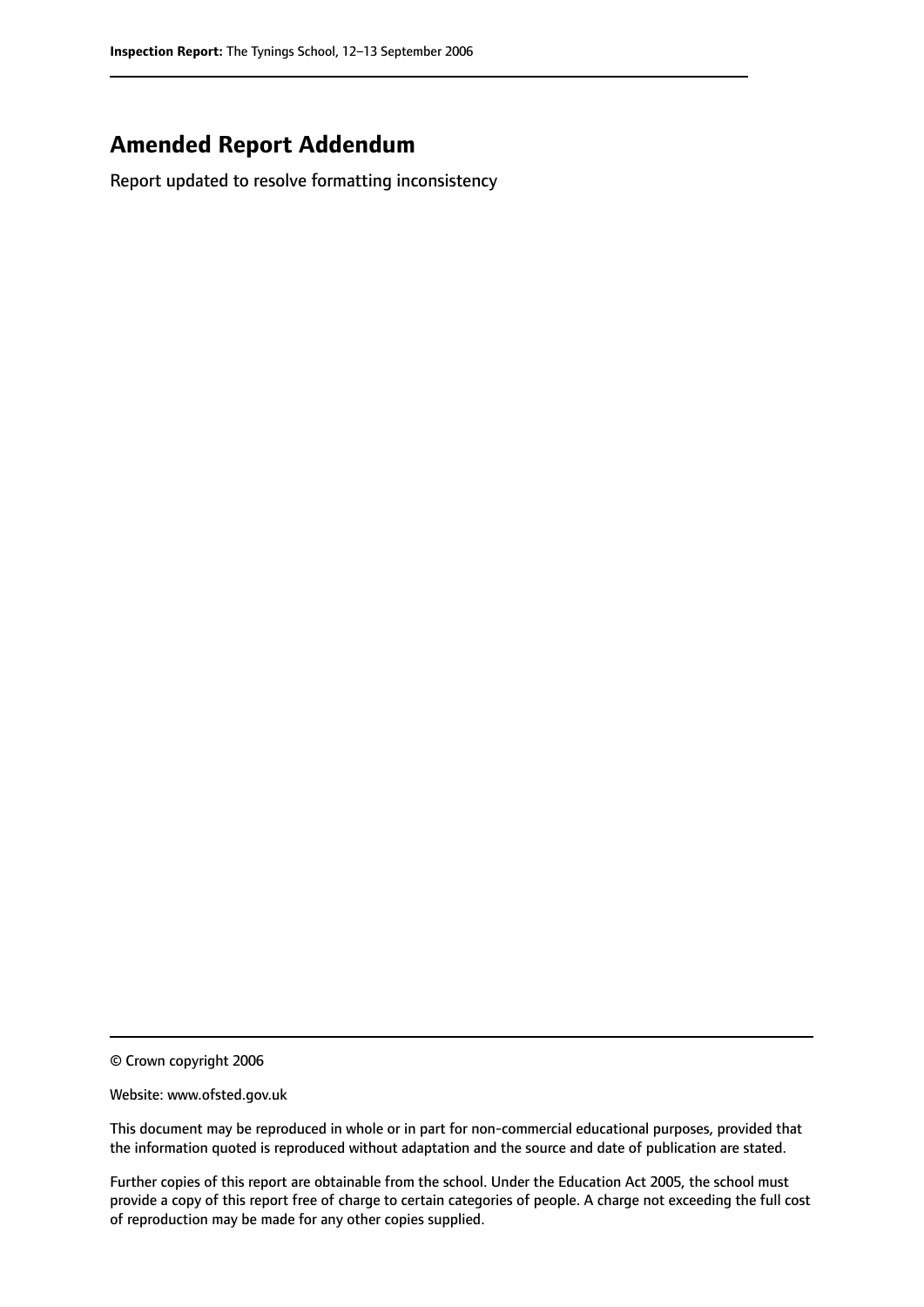# **Introduction**

The inspection was carried out by two Additional Inspectors.

## **Description of the school**

In this average-sized primary school nearly all pupils are White British and all are fluent in English. The school population is stable with most pupils joining the school in Reception and leaving at the end of Year 6. Children enter Reception with skills and abilities in line with those expected for their age. The proportion of pupils with learning difficulties is average. The proportion of those entitled to claim free school meals is lower than average.

## **Key for inspection grades**

| Outstanding  |
|--------------|
| Good         |
| Satisfactory |
| Inadequate   |
|              |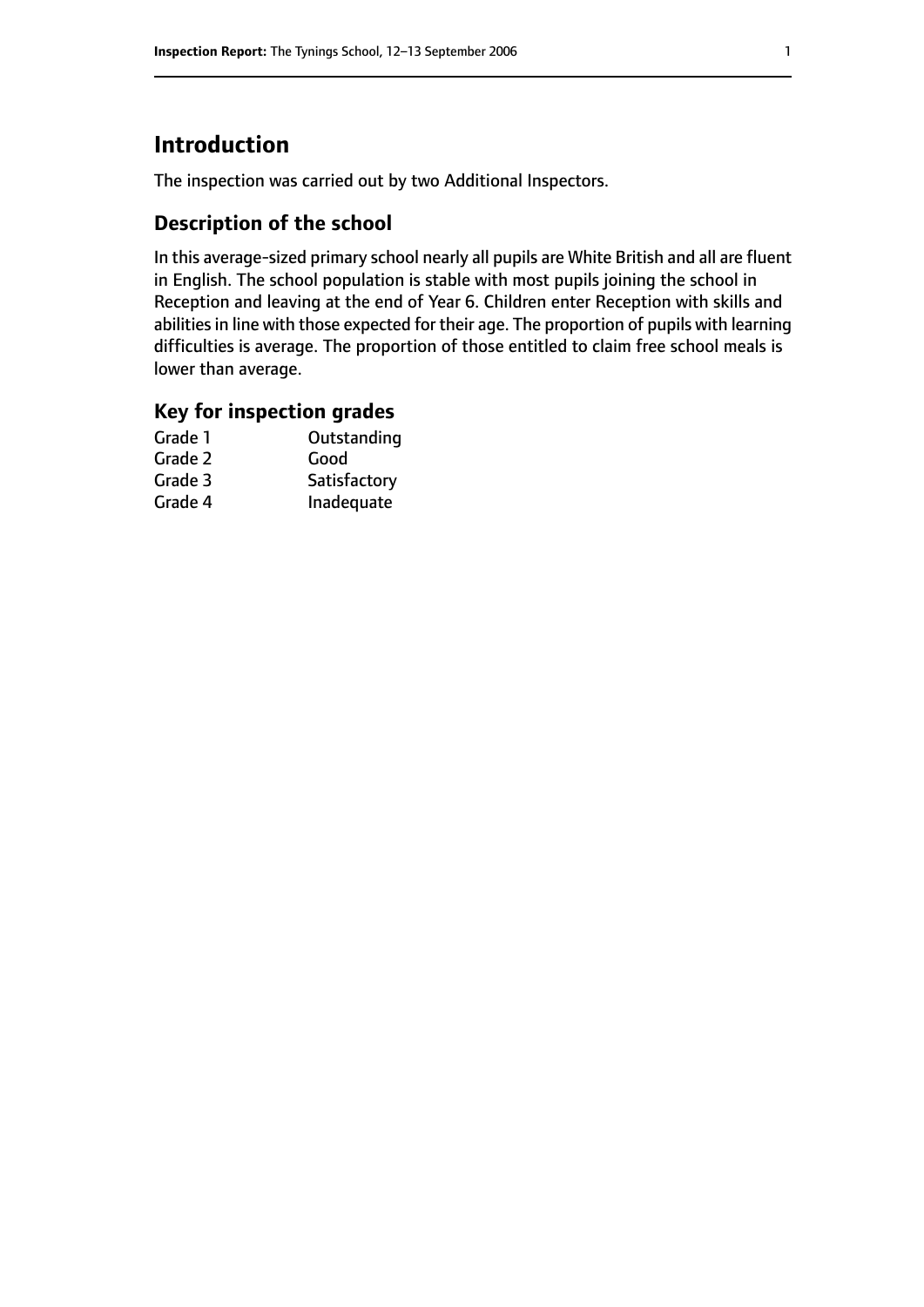# **Overall effectiveness of the school**

#### **Grade: 2**

This is a good school where pupils enjoy a good all-round education. The school's judgement of its own effectiveness as satisfactory is too cautious. There is clear evidence that the school has raised standards by significantly improving its analysis of pupils' performance and achieving greater consistency in its quality of teaching. Teaching and learning are now good in all classes. As a result, all pupils, including those with learning difficulties, achieve well and reach good standards by the time they leave school at the end of Year 6.

The provision for children in Reception is good. Caring and well planned induction procedures ensure that children make a good start to school life and progress well. Pupils' personal development is good. The good curriculum stimulates their interest in learning. They enjoy all the extra activities on offer and are particularly keen on sport and outdoor activities which they know help them to be fit and healthy. Pupils say that the spacious play areas 'are great!' Although pupils admit to sometimes 'falling out' at playtime, inspectors agree with their judgement that behaviour in school is good most of the time.

The care, guidance and support given to pupils are satisfactory. Pupils' pastoral care is good and helps them to feel safe and to know who to turn to if there is a problem. However, the quidance given to support their academic progress is inconsistent. Pupils are unsure of how their targets help them to improve their work. Marking does not always help them to develop skills to look at their own work more critically and make improvements as a result.

The headteacher, staff and governors are a dedicated team who are working effectively together to help move the school forward. The great majority of parents are supportive of the school and most feel that the school takes account of their suggestions and concerns. School self-evaluation is developing well and has led to improved assessment which has helped to raise standards, particularly in mathematics. Subject leaders are developing their skills in checking the quality of teaching and learning but this is not yet consistent across all subjects. Consequently, they do not yet have a clear enough view of how well pupils achieve in subjects other than English and mathematics. The school has improved well since the last inspection and has good capacity to improve even further.

#### **What the school should do to improve further**

- Improve the quality of the process of setting targets and marking so that pupils know what is expected of them and are given guidance on how to achieve it.
- Strengthen the capacity of subject leaders to check on and improve the quality of teaching and learning in their subjects.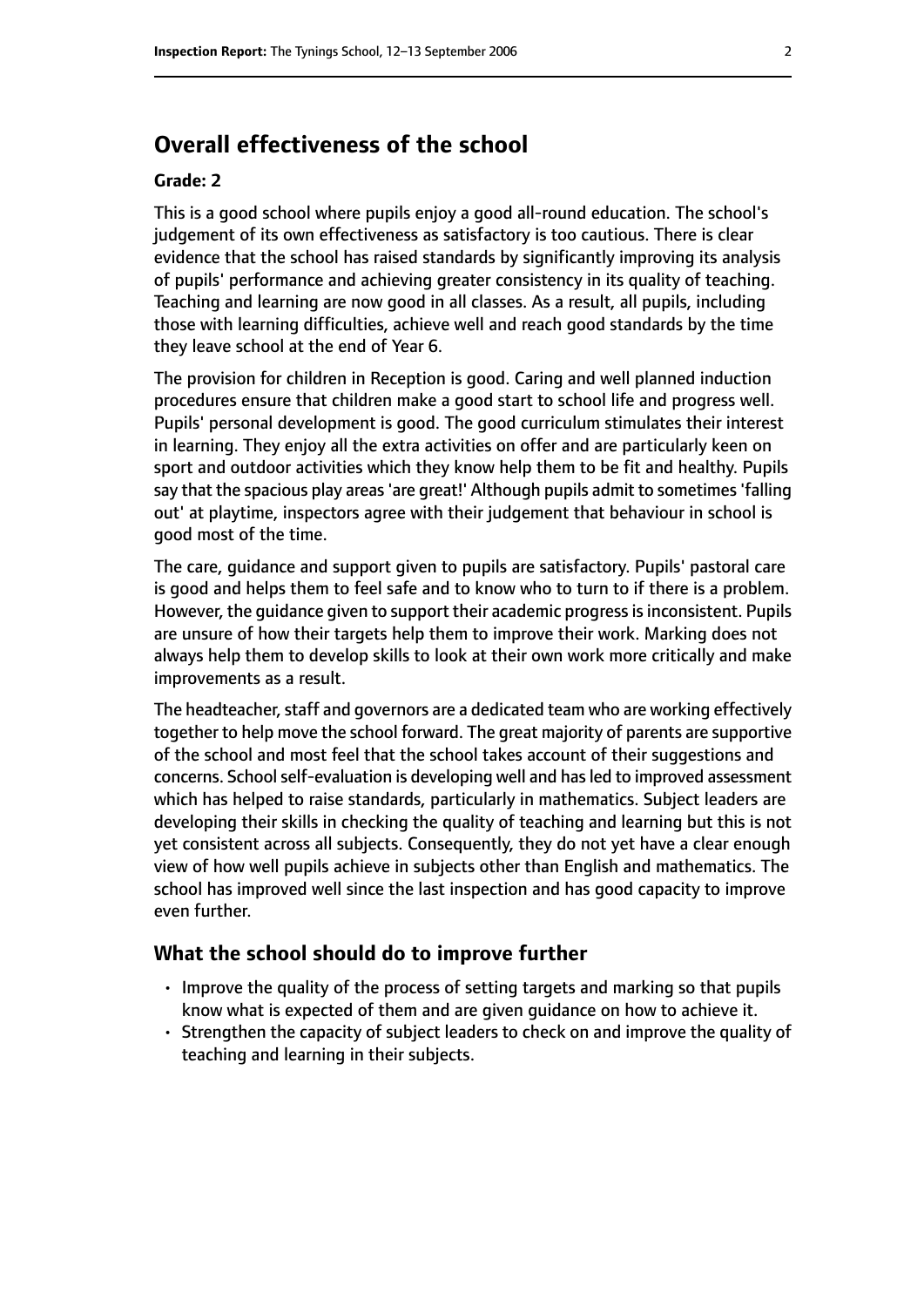## **Achievement and standards**

#### **Grade: 2**

All pupils, including those with learning difficulties, achieve well. Children in Reception make good progress and most meet the goals expected of them. They develop good personal and social skills through well structured play and routines. Children make good progress in learning sounds and letters in preparation for reading. They love sharing books such as 'Elmer the Elephant'.

Pupils make good progress across the school and reach above average standards in mathematics and science by the time they leave. Greater emphasis on matching work to pupils' abilities, the provision of 'Challenge Clubs' for more able mathematicians and science workshops at the specialist secondary school help pupils to achieve well and exceed the challenging targets set for them. Standards in English are broadly average and fall only slightly short of the appropriate targets set. The school is aware of the need to improve pupils' writing and is already planning more opportunities for practising writing skills in most subjects. Greater emphasis on role-play and drama is helping pupils to develop their use of language and particularly their speaking and listening skills in preparation for writing.

### **Personal development and well-being**

#### **Grade: 2**

Pupils like school and say it is 'really good.' They enjoy lessons and have sensible attitudes to work. Most pupils are friendly and get on well with each other and adults. They feel safe in school because they say 'bullying hardly ever happens and if it does, staff sort it out'. Year 3 pupils really like having a Year 6 buddy to help them and older pupils think it would be a good idea if all year groups had buddies. Attendance is satisfactory although the school reports an increase in the number of term-time holidays.

Pupils contribute well to the school and the wider community. They readily take on responsibility, and the school council has helped with improving playground resources and toilet facilities. Pupils represent the school regularly in the choir and in sporting competitions, which they greatly enjoy. Pupils have a good understanding of how to live healthy lives, and they know that they benefit from good opportunities for exercise. Pupil's spiritual, moral and social development is good, although their awareness of other cultures and faiths is less well developed. Pupils are developing into well-rounded young people and are well prepared for life ahead.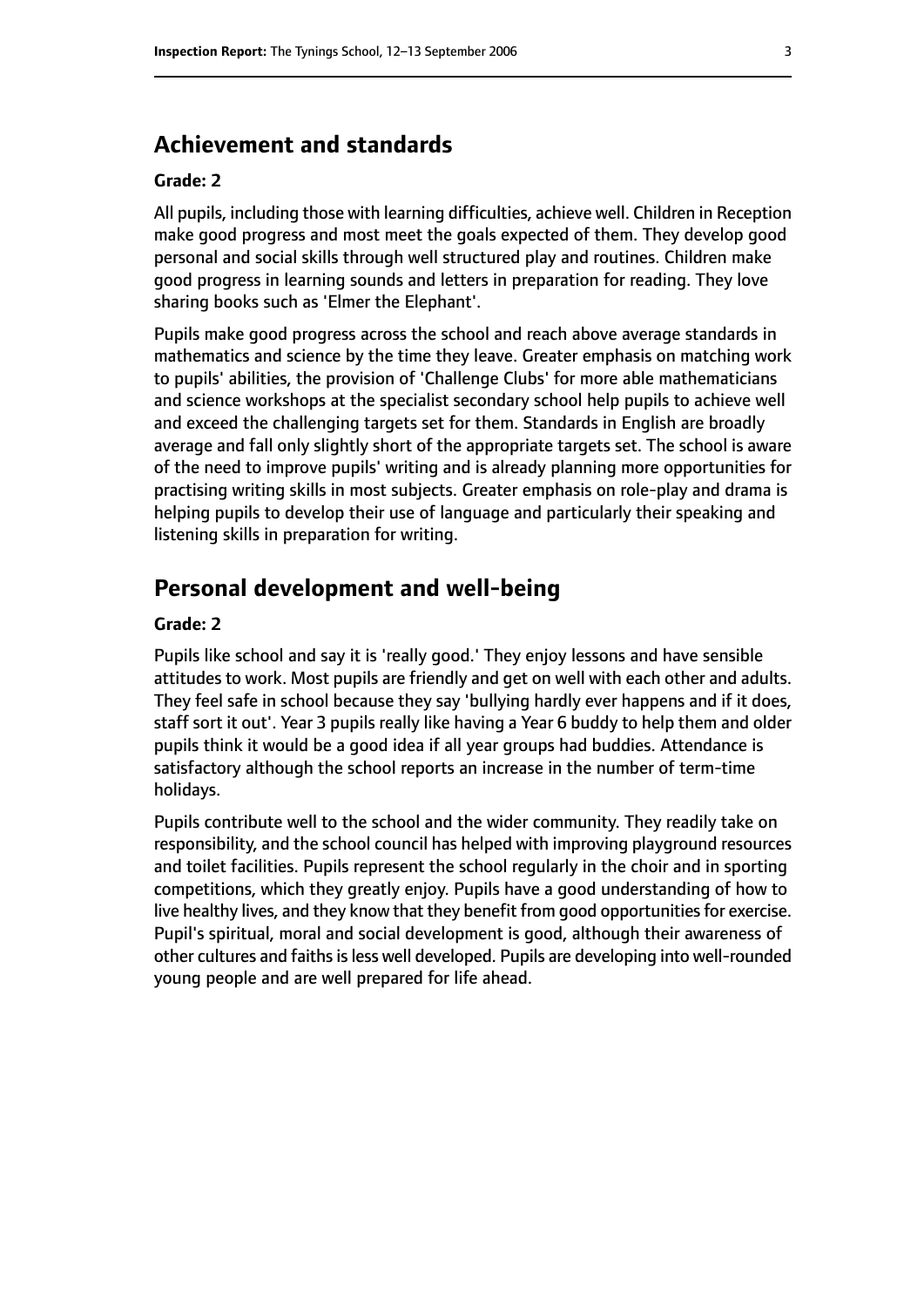# **Quality of provision**

#### **Teaching and learning**

#### **Grade: 2**

Good quality teaching helps all pupils to make good progress. Pupils confidently tackle work because activities are explained clearly to them. Well planned lessons capture pupils' interest in learning. For example, Year 2 pupils delighted in retelling the story of 'The Three Billy Goats Gruff' and Year 6 pupils created an amusing drama of the same story. Pupils are confident to 'have a go' and ask for help because of positive and confident relationships with adults. Pupils with learning difficulties make good progress towards their targets because they receive effective help and support from teachers and teaching assistants.

Assessment procedures are good for children in Reception and for all pupils in English and mathematics. They enable teachers to match work accurately to pupils' needs so that they achieve well. In other subjects, assessment procedures are less rigorous or systematic. This means it is more difficult for teachers to judge pupils' standards and to ensure that they are always given work that matches their ability. The school recognises this weakness and is beginning to review its practice and plan for improvements.

#### **Curriculum and other activities**

#### **Grade: 2**

The curriculum is good and stimulates pupils' interest in learning a wide range of subjects, including French. Reception age children benefit from a good range of learning activities, including purposeful play. The school is developing its curriculum so that more links are made between subjects to help pupils understand how what they are learning fits together. It fully recognises that more opportunities need to be given for pupils to practise their literacy and numeracy skills in other subjects. Information and communication technology (ICT) is used well to support learning in other subjects and by teachers to make lessons come to life. There is good emphasis on promoting pupils' personal development, health and safety in all lessons and activities. Pupils thoroughly enjoy the good range of educational outings, such as to the Roman Baths, and the extra-curricular activities on offer after school.

#### **Care, guidance and support**

#### **Grade: 3**

Adults provide pupils with good pastoral care and ensure that the school is a safe and secure environment. Pupils are taught about the importance of healthy living and are regularly reminded about the need to take care, for instance when taking part in sport. A small number of parents raised concerns in the questionnaires about anti-social behaviour, but none was observed during the inspection. Further discussions with pupils revealed that they did not consider it to be a significant problem in the school because adults deal with it effectively.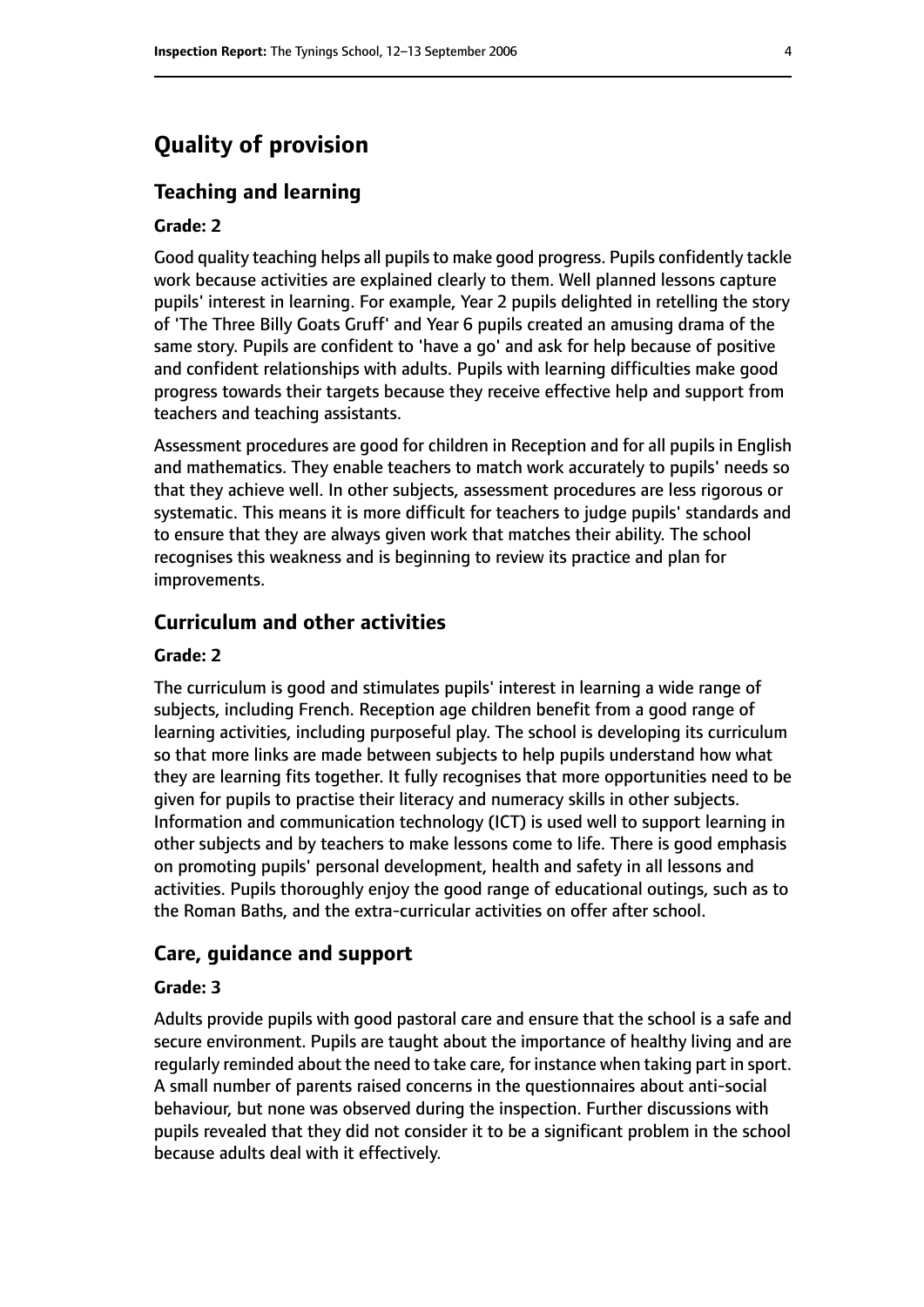The academic guidance provided for pupils is less secure. Marking, although done regularly, often does not give pupils enough guidance on the next steps to improve their work. Pupils have some targets for improving their work although, in discussion with them, they were unsure about what they are or how they help them to make their work better.

## **Leadership and management**

#### **Grade: 2**

Leadership and management are good. All staff are committed to helping pupils achieve as well as they can. Their willingness to accept additional advisory support to improve standards in mathematics and strengthen the role played by leaders and managers in checking the school's effectiveness demonstrates that there is no complacency and staff want the best for pupils. Staff work together with a sense of purpose to achieve this aim and to develop the school even further. The school's self-evaluation processes are cautiously reliable and clearly indicate that the school knows what is effective and what can be improved further. Focused attention on checking, evaluating and reviewing pupils' progress in English and mathematics has successfully raised standards. Leaders of other subjects have undertaken training for their roles, although the school recognises that they do not yet have a secure enough picture of how well pupils are doing in every subject of the curriculum. Parents have good opportunities to contribute to the school's self-evaluation processes through the Family Forum and surveys, and as members of the governing body and the School Change Team. Governors make a strong contribution to the school's success because they have a good understanding of its strengths and are sufficiently well informed to hold it to account for areas which need improvement.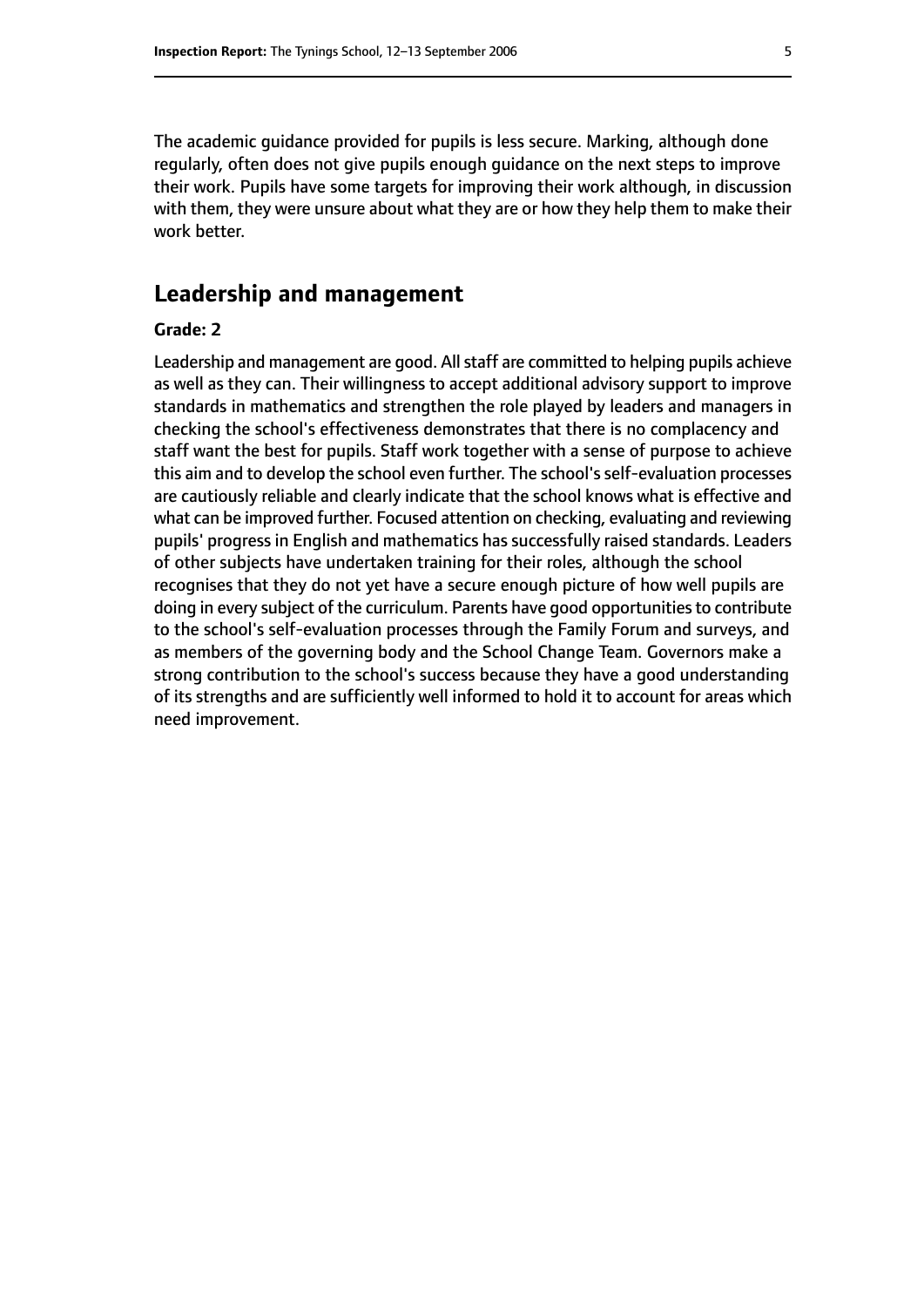**Any complaints about the inspection or the report should be made following the procedures set out inthe guidance 'Complaints about school inspection', whichis available from Ofsted's website: www.ofsted.gov.uk.**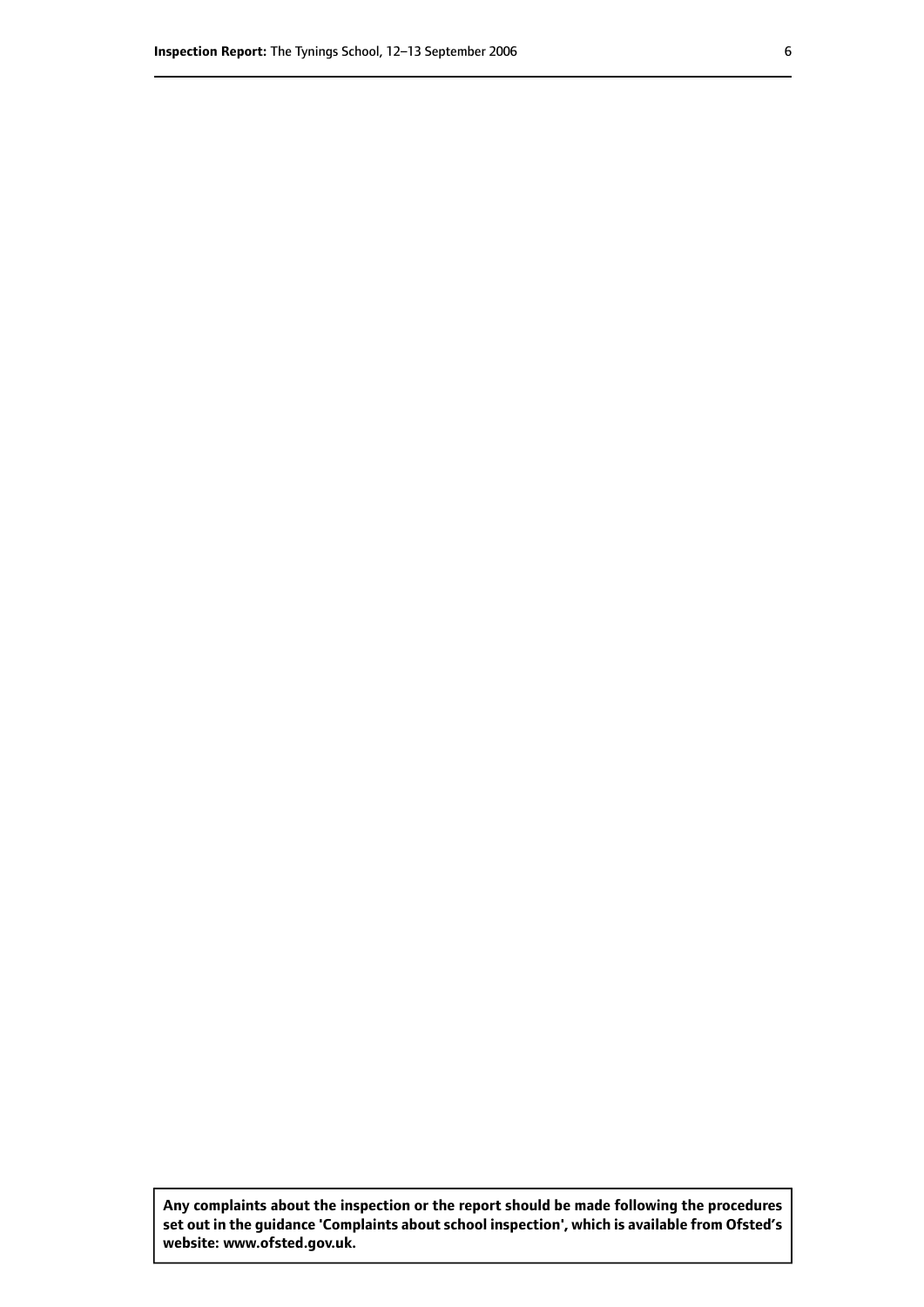# **Inspection judgements**

| Key to judgements: grade 1 is outstanding, grade 2 good, grade 3 satisfactory, and grade 4 | School         |
|--------------------------------------------------------------------------------------------|----------------|
| inadeauate                                                                                 | <b>Overall</b> |

# **Overall effectiveness**

| How effective, efficient and inclusive is the provision of education, integrated<br>care and any extended services in meeting the needs of learners? |     |
|------------------------------------------------------------------------------------------------------------------------------------------------------|-----|
| How well does the school work in partnership with others to promote learners'<br>well-being?                                                         |     |
| The quality and standards in the Foundation Stage                                                                                                    |     |
| The effectiveness of the school's self-evaluation                                                                                                    |     |
| The capacity to make any necessary improvements                                                                                                      |     |
| Effective steps have been taken to promote improvement since the last<br>inspection                                                                  | Yes |

## **Achievement and standards**

| How well do learners achieve?                                                                               |  |
|-------------------------------------------------------------------------------------------------------------|--|
| The standards <sup>1</sup> reached by learners                                                              |  |
| How well learners make progress, taking account of any significant variations between<br>groups of learners |  |
| How well learners with learning difficulties and disabilities make progress                                 |  |

## **Personal development and well-being**

| How good is the overall personal development and well-being of the<br>learners?                                  |  |
|------------------------------------------------------------------------------------------------------------------|--|
| The extent of learners' spiritual, moral, social and cultural development                                        |  |
| The behaviour of learners                                                                                        |  |
| The attendance of learners                                                                                       |  |
| How well learners enjoy their education                                                                          |  |
| The extent to which learners adopt safe practices                                                                |  |
| The extent to which learners adopt healthy lifestyles                                                            |  |
| The extent to which learners make a positive contribution to the community                                       |  |
| How well learners develop workplace and other skills that will contribute to<br>their future economic well-being |  |

# **The quality of provision**

| $\Box$ How effective are teaching and learning in meeting the full range of the $\Box$<br>  learners' needs?        |  |
|---------------------------------------------------------------------------------------------------------------------|--|
| $\mid$ How well do the curriculum and other activities meet the range of needs<br>$\mid$ and interests of learners? |  |
| How well are learners cared for, guided and supported?                                                              |  |

 $^1$  Grade 1 - Exceptionally and consistently high; Grade 2 - Generally above average with none significantly below average; Grade 3 - Broadly average to below average; Grade 4 - Exceptionally low.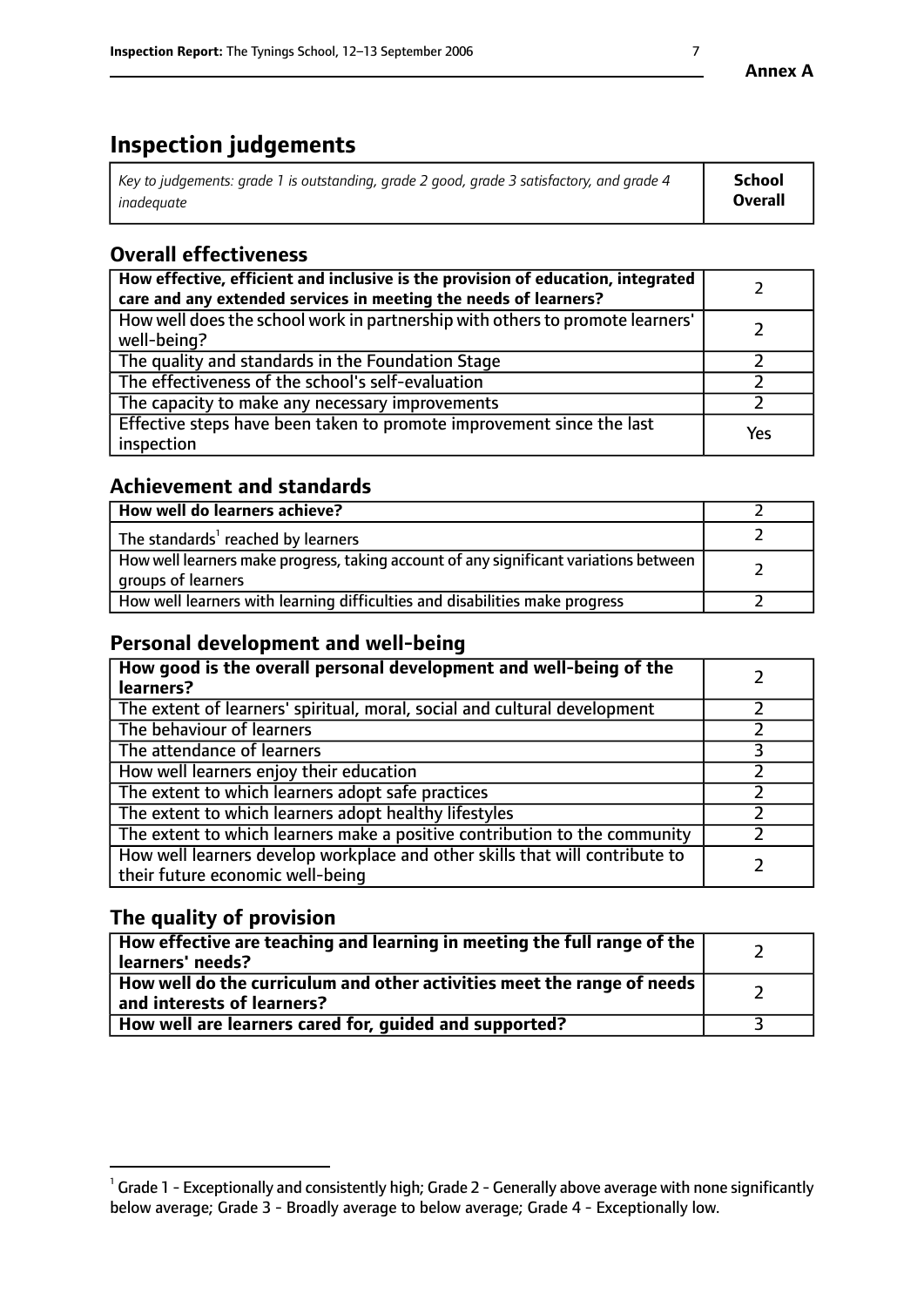# **Leadership and management**

| How effective are leadership and management in raising achievement<br>and supporting all learners?                                              |     |
|-------------------------------------------------------------------------------------------------------------------------------------------------|-----|
| How effectively leaders and managers at all levels set clear direction leading<br>to improvement and promote high quality of care and education |     |
| How effectively performance is monitored, evaluated and improved to meet<br>challenging targets                                                 |     |
| How well equality of opportunity is promoted and discrimination tackled so<br>that all learners achieve as well as they can                     |     |
| How effectively and efficiently resources, including staff, are deployed to<br>achieve value for money                                          |     |
| The extent to which governors and other supervisory boards discharge their<br>responsibilities                                                  |     |
| Do procedures for safequarding learners meet current government<br>requirements?                                                                | Yes |
| Does this school require special measures?                                                                                                      | No  |
| Does this school require a notice to improve?                                                                                                   | No  |